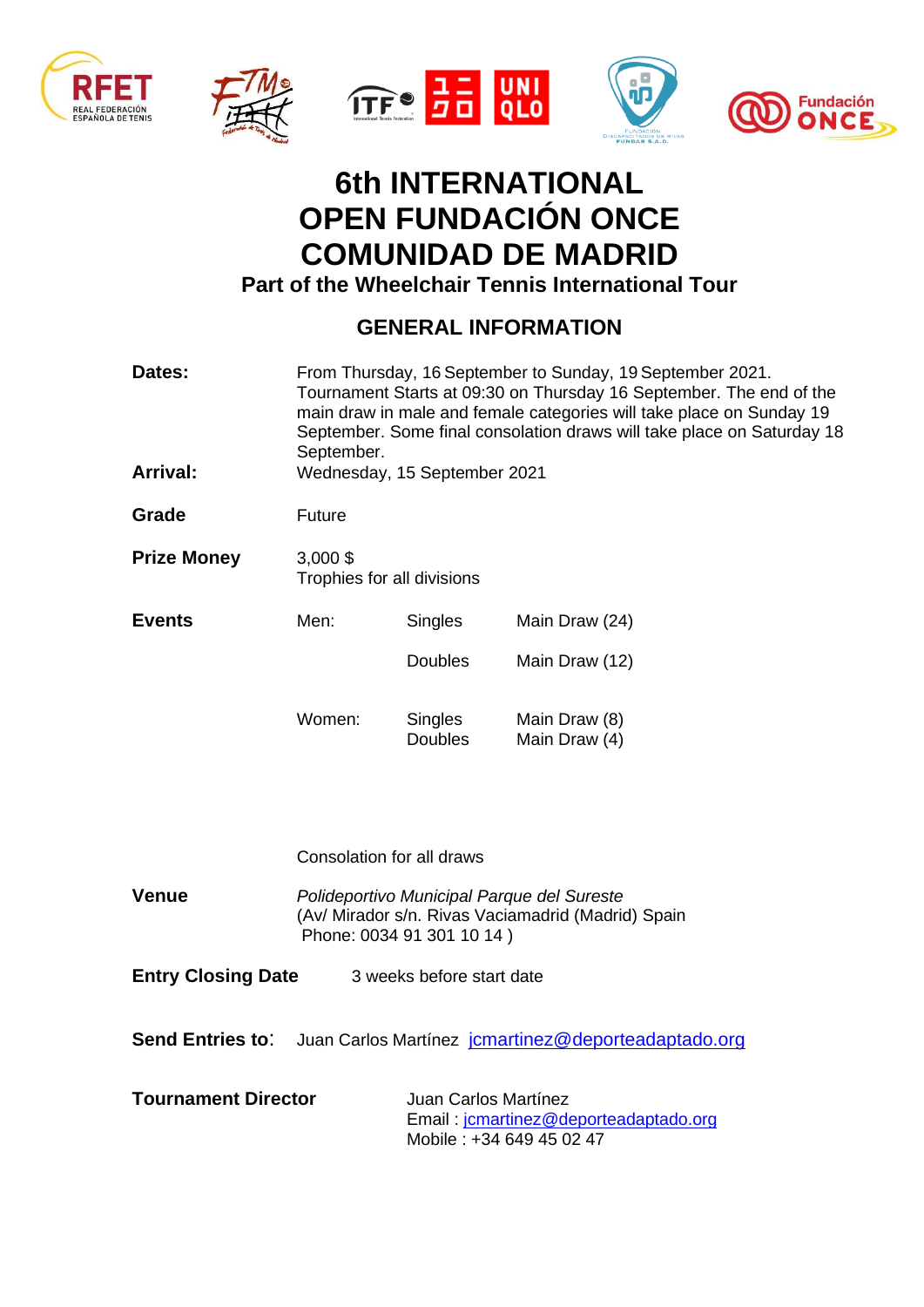









| <b>Technical Director</b>   | Carlos Rodríguez<br>Calle Lirios, 19 Alcorcón (Madrid)<br>Mobile: +34 630 50 94 05<br>Email: carlos.avantage@gmail.com                                                                                                                                                                                           |  |  |
|-----------------------------|------------------------------------------------------------------------------------------------------------------------------------------------------------------------------------------------------------------------------------------------------------------------------------------------------------------|--|--|
| <b>Tournament Secretary</b> | Fundación Fundar<br>Avenida Armando Rodríguez Vallina, s/n<br>Phone: 0034 649 45 02 47                                                                                                                                                                                                                           |  |  |
| <b>Referee</b>              |                                                                                                                                                                                                                                                                                                                  |  |  |
| <b>Sign-In Deadlines</b>    | Singles by 18:00 on Wednesday 15 September<br>Telephone sign-in will be accepted at 649450247<br>Doubles by 12:00 on Thursday 16 September on site                                                                                                                                                               |  |  |
| <b>Court Surface</b>        | Hard outdoors (5 green set courts)                                                                                                                                                                                                                                                                               |  |  |
| <b>Balls</b>                | <b>Babolat</b>                                                                                                                                                                                                                                                                                                   |  |  |
|                             | <b>ADDITIONAL INFORMATION</b>                                                                                                                                                                                                                                                                                    |  |  |
| <b>Transportation</b>       | From and to Madrid Airport<br>From and to the Train Station in Madrid<br>Transfers Hotel-Tennis Centre-Hotel (from Thursday 16<br>September till Sunday 19 September), according scheduled<br>matches.<br>Travel details to be provided to Juan Carlos Martínez:<br>jcmartinez@deporteadaptado.org               |  |  |
| <b>Accommodation</b>        | Hotel AB Rivas ****<br>Av/ Francisco de Quevedo, 2 Rivas Vaciamadrid (Madrid)<br>Phone: 0034 91 499 07 01<br>http://www.hotelabrivas.com/                                                                                                                                                                        |  |  |
| <b>Entry Fee</b>            | Player: 250 €<br>Every player will have double room with breakfast and dinner<br>from Wednesday night, included at the hotel. A free ticket for<br>lunch from Tuesday to Saturday will also be provided, at the<br>restaurant just next to the tennis courts. On Sunday, a farewell<br>cocktail will be offered. |  |  |
|                             | Player single room: 425 €                                                                                                                                                                                                                                                                                        |  |  |
|                             | Coach and/or accompanying person: $350 \in (all \ included)$<br>All included means all meals (Wednesday dinner to Sunday<br>farewell cocktail), transport, 4 hotel nights.                                                                                                                                       |  |  |